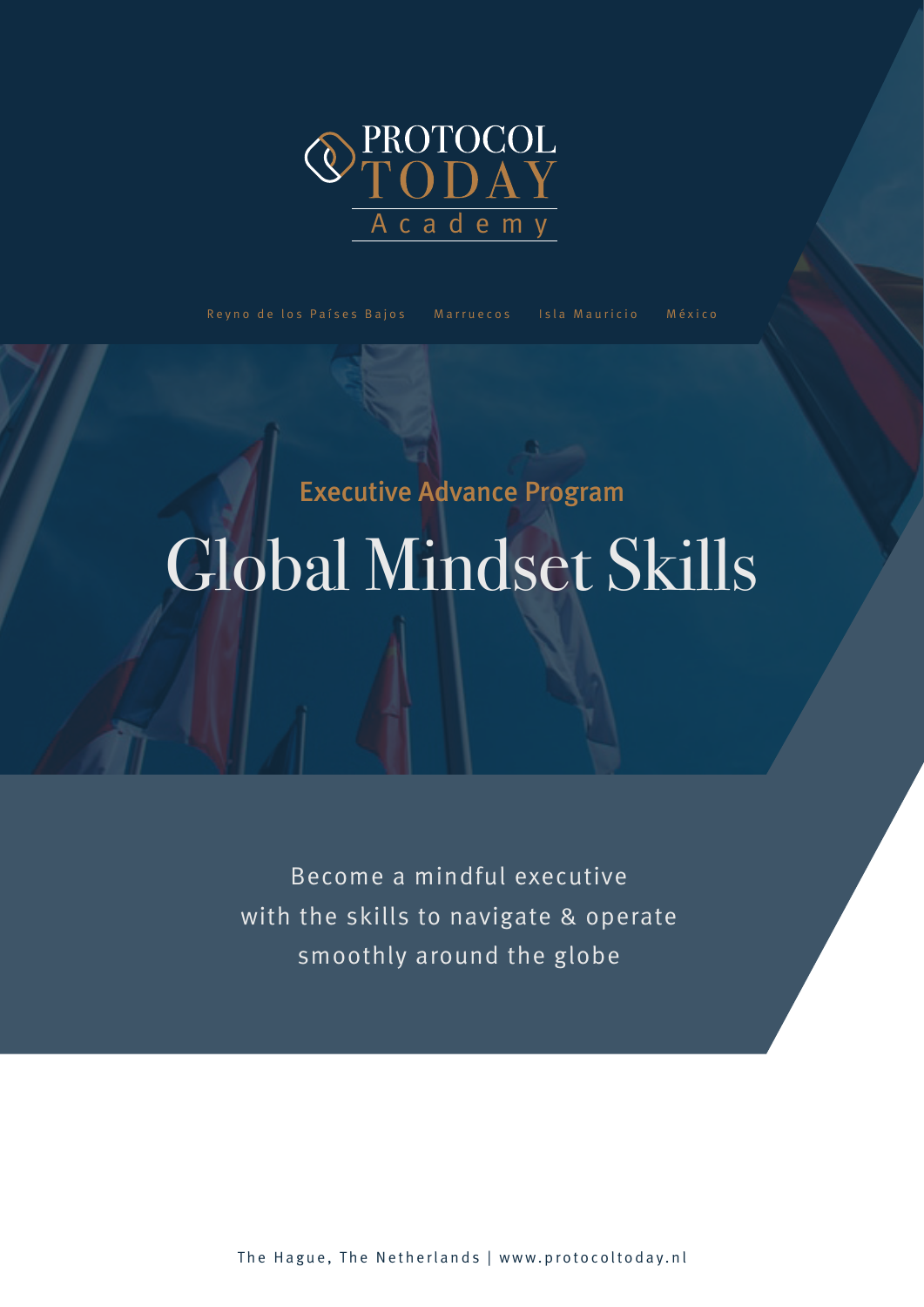### **Why ProtocolToday Academy?**

ProtocolToday, The Hague, The Netherlands, enables organizations, embassies, companies, and individuals to meet the needs and expectations at national and international stages in public and private sectors. Our training programs enable your staff to represent themselves and the organization with excellence and distinction.

**All our programs and services are designed to share tailored information and "bridge" gaps.** Our clients are: ambassadors, diplomats, embassy staff, consulates, honorary counsels, government officials, and employees/managers of international organizations, entrepreneurs, directors, managers, public relations staff, protocol officers, board members, consultants and other professionals active in the international domain.

#### **The value of our programs**

ProtocolToday, is a capacity development company connecting values, cultures, organizations, individuals, and societies around the world. We are specialized in business etiquettes, business protocol, diplomatic protocol, cultural intelligence, and soft power skills.

We train executives to use soft and hard power in profit, non-profit, public, and government sectors around the world. Through our training program, we enable them to feel comfortable in dealing with people from different backgrounds around the world.

# Executive Advance Program (EAP-21-A) Global Mindset Skills (GMS – 7 Masterclasses)

### **Estimated Time To Complete: 80 Hours**

### **Global Mindset Skills To Manage Across Cultures**

The world is transforming into a global village, characterized by intensive interactions at multiple levels. Local companies are becoming international since they must deal with foreign business partners. At the same time, local executives must deal with international companies, colleagues, and stakeholders (business partners, clients, agents, employees, etc.).

Simultaneously, organizational structures are becoming less hierarchical, process-oriented, diverse and are driven by abilities for collaborative cooperation and co-creation.

The impact of this ongoing internationalization requires entrepreneurs, consultants, businesses, government, and other professionals





#### **WWW.PROTOCOLTODAY.NL**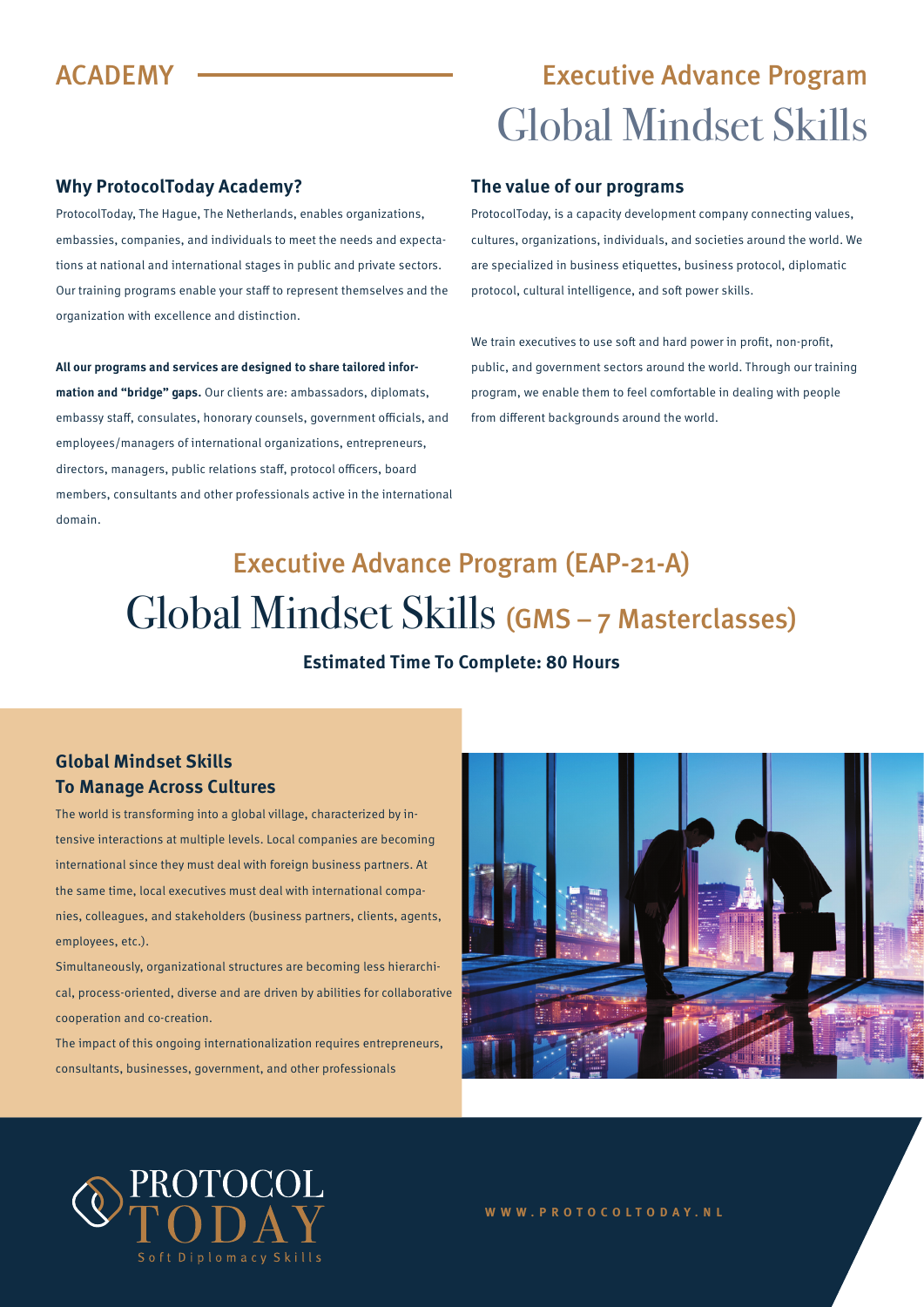### **Global Mindset Leaders have:**

- Cosmopolitan outlook: an understanding of cultures, political and economic systems in other countries and how global systems work;
- Mindfulness skills: Passionate about diversity and ability to deal with multicultural people and be comfortable in building trusting relationships with people from different backgrounds.
- Knowledge about the application of protocol, handle and be aware of the sensitivities when seating corporates representatives another guest, how to navigate a formal dinner or a social networking events, handle writing communication, be aware and handle different cultures.

### **Key Challenges**

- Build the right images and perceptions about your nations and its qualities;
- Facilitate process for Twinned Cities with Dutch cities;
- Be instrumental in building business and cultural relations;
- Organize events that create impact and experience;
- Be the soft engine (first impressions) connecting stakeholders from your country with other countries stakeholders.

## Masterclasses Programs And Targeted Participants

### **Masterclass Program**

- GMS-1 International Business Etiquette;
- GMS-2 Business Ethics & Professionalism;
- GMS-3 International Business Protocol;
- GMS-4 International Cultural Intelligence;
- GMS-5 Diplomatic Writing Skills;
- GMS-6 Gift giving & receiving in Business & Diplomacy;
- GMS-7 Dine like a Diplomat.

### **Targeted Participants**

- Government Representatives: Ministry staff, Ambassadors, Diplomats, Honorary Consuls & Embassy Staff;
- Business Professionals: Entrepreneurs, Consultants, Business Development Professionals, Directors, managers& executives, Executives working in the private and public sector, Bank managers and executives,
- Executives & Professionals: National & Local Government's Officials, City Marketing & Investments Promotion Executives, International Organizations Staff;

Professionals active in the Hospitality & Tourism Industry;

- Protocol and communication officers: VIP managers, PR consultants; Individuals interested in international protocol;
- Meeting & special events professionals, Human relation profession,
- Students of International Relations.

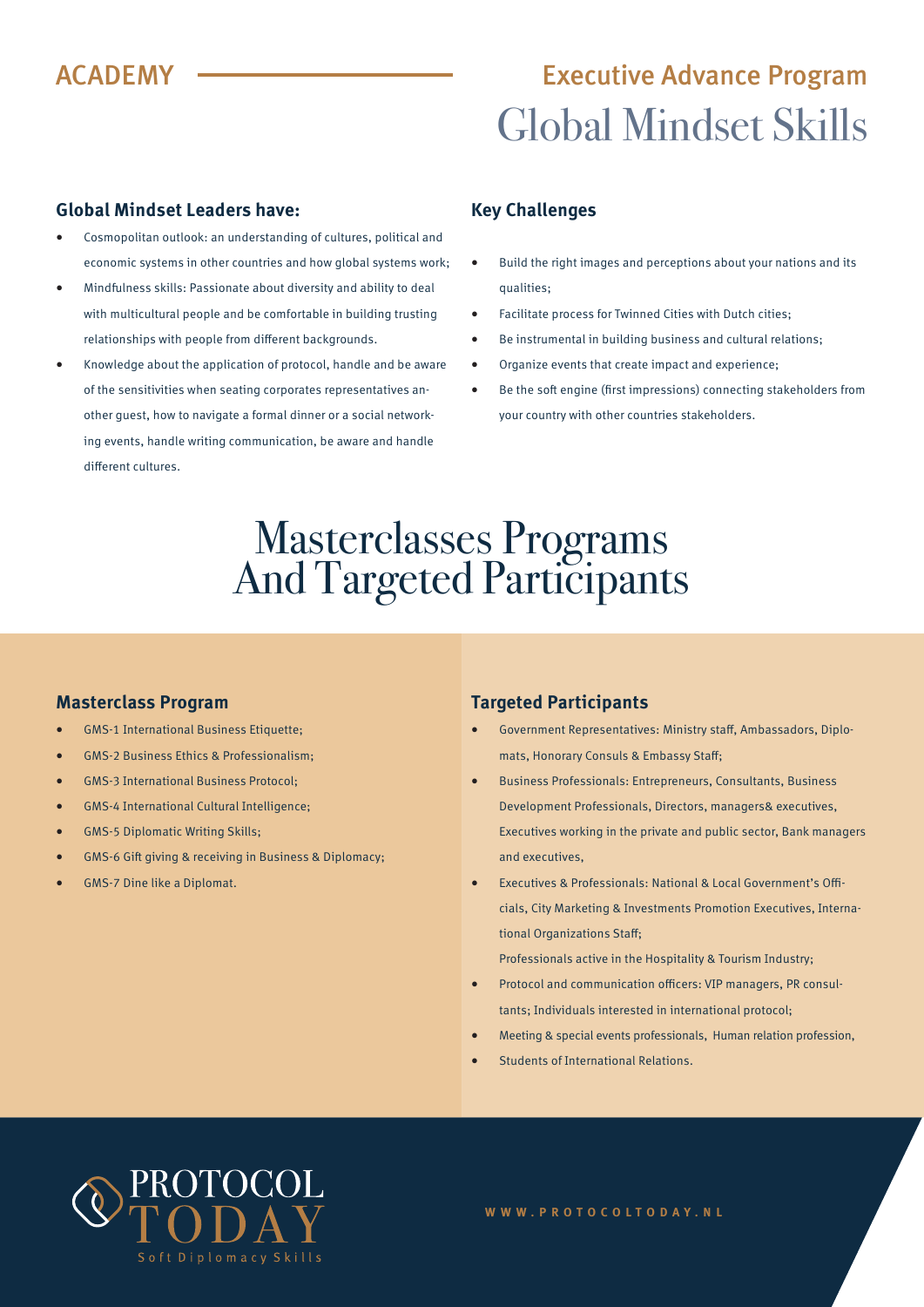### Structure & Didactics **Learn Today & Practice Today!**

The ProtocolToday masterclass programs are one-day programs concluded with an integrated (personalized) assessment. It is delivered at EQF 7 level (EU Qualifications Framework, master level) and is based on the five Dublin descriptors (EU criteria for Higher Education).

ProtocolToday moderators consist of internationally experienced academics and professionals with a strong background in international business, global relations, and protocol. They are competent in connecting concepts and protocol to the daily practice of (international) directors, managers, and executives and can support this through their large international network and international references.

### **Teaching / Learning**

Teaching/learning takes place on the basis of the Action Learning Model. This learning concept requires the active and interactive participation of the participants. In a logical sequence, several topics are discussed through the integration of theory, cases, and assignments, enabling participants to develop a sound understanding of the underlying concepts and to share experiences.

Participants will develop their confidence and professionalism in international protocol and soft diplomacy skills.

### **Assessment**

- Demonstrate understanding of the content of masterclasses;
- Demonstrate facilitation skills through capstone assessment;
- Deliver training program and write self-evaluation report for review, assessment & feedback;

### **Certification**

Successful participants will receive a Certificate from ProtocolToday Academy.

### **Participation**

The Masterclass programmes can be delivered online or in-class in any city around the world

### **It includes:**

- Total program:
- Action learning method;
- Digital reading material;
- Personalised evaluation;
- Certificate. EQF 7 level of ProtocolToday Academy.

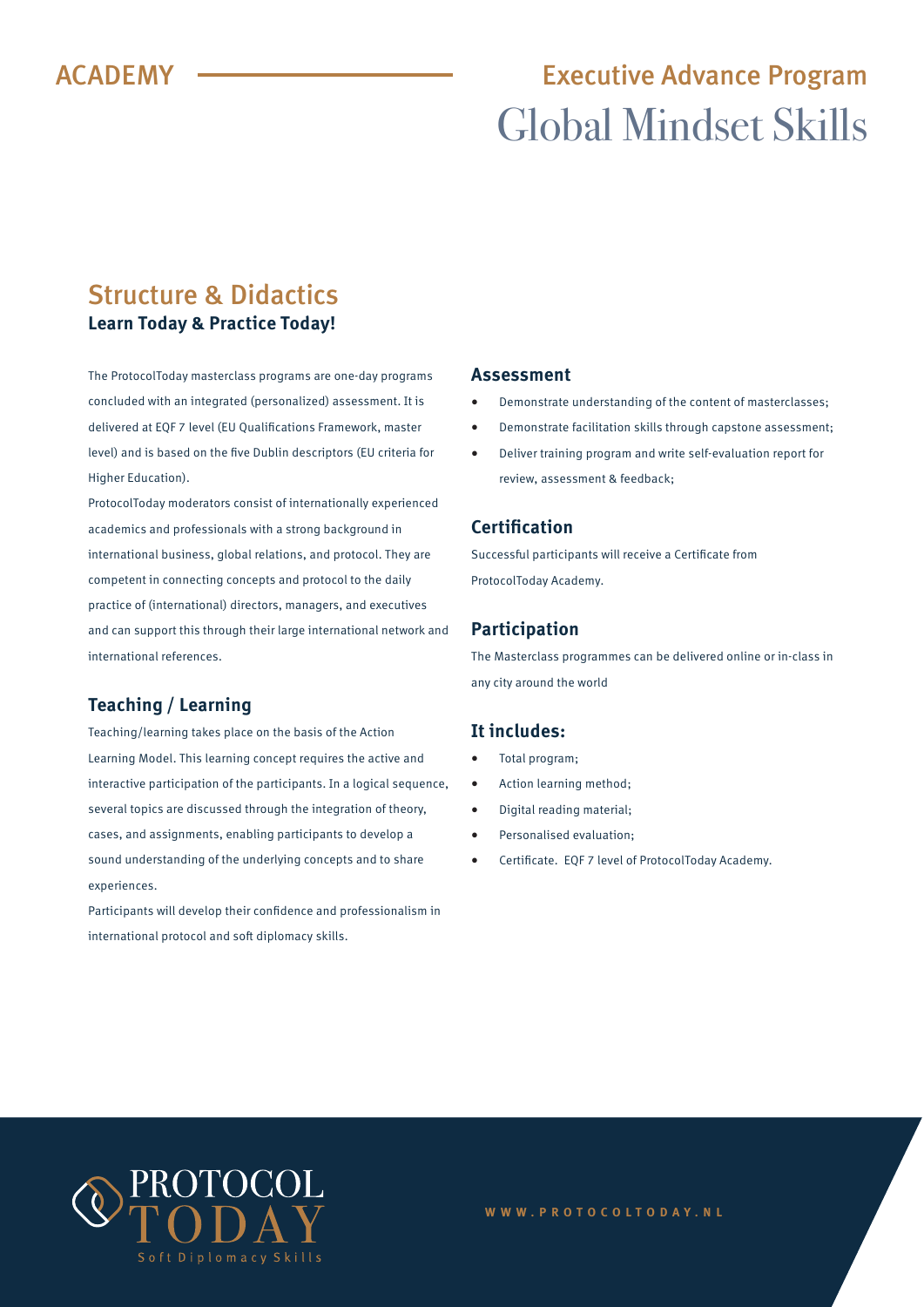# General Program Content

### GMS-1

### **International Business Etiquette**

Relations in business and social domains are easier if the concerned individuals are perceived as trustworthy, respectable, and having proper business etiquette.

To achieve a professional image, it is important for executives to understand the different types of personalities, nationalities, cultures, and the associated etiquette and manners.

The three components of business etiquette (appearance, communication, and behaviour) are at the core of this masterclass. Interactions, such as polite greetings, courteous conversations, and active listening have an important impact on how you're being perceived by others. Knowing how to make a great first impression, how to dress appropriately, read body language, etc. helps you to present yourself in an impactful way.

### **Key topics include:**

- Importance of business etiquette and the three most important components;
- The professional image you want to transmit;
- Dress appropriately, personal style and its influence on your communication;
- High level officials events business & diplomacy, formal and semi-formal dress;
- International dress-code;
- Dress-code in the Middle East and Japan;
- Introducing clients, colleagues and VIP's' in business context;
- International forms of greetings;
- Forms of greetings in Japan and in the Middle East ;
- The power of a personal presentation (elevator Pitch),
- Give a first impression with impact and content with influence;
- The power of Verbal not verbal communication;
- Online Etiquette;
- Verbal & Not verbal communication during business meetings;
- The power of handle networking events & receptions with influence;

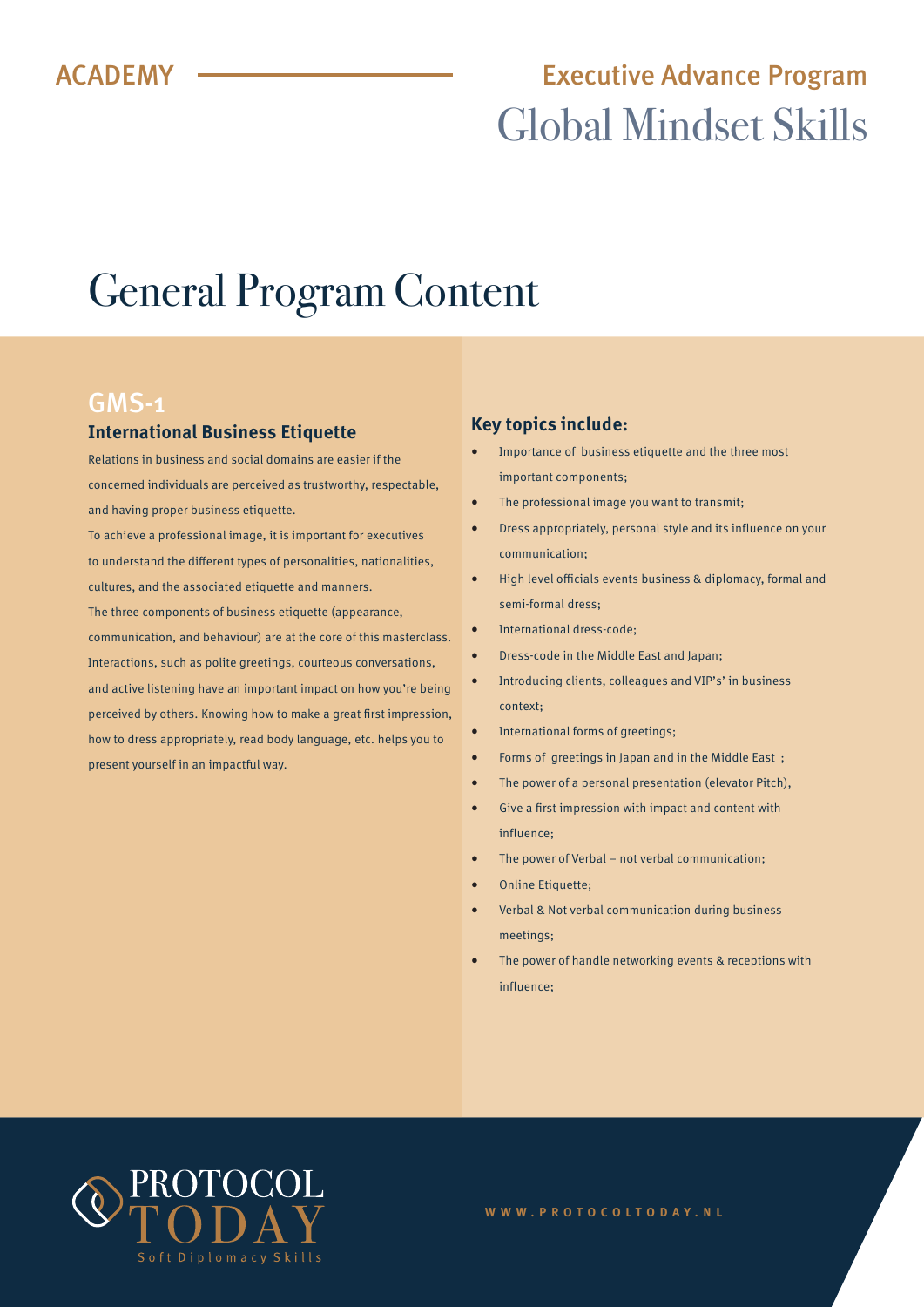### GMS-2 **Business Ethics & Professionalism**

Professionals and Executives must exercise specialist knowledge and skills. How the use of this knowledge should be governed when providing a service to the public can be considered a moral issue and is termed professional ethics.

Business Ethics and Professionalism are about the capabilities of individuals to making judgments, applying their skills, and reaching informed decisions in situations.

### **Key Topics Include:**

- About ethics and the importance in business;
- Business ethics and social responsibility;
- Dealing with ethical dilemmas, personal issues, and difficult people;
- The importance to be tactful, What is the image you want to transmit;
- Tact as strongly influence by culture;
- How to develop tact';
- Professional & effective communication;
- Verbal and nonverbal communication;
- Communication with influence & diplomacy;
- The art of conversation both in person and on phone;
- Written communication;
- The pillars of understanding.

### GMS-3 **International Business Protocol**

In today's global economy and cross-border operations, there is an increasing need for understanding business and diplomatic protocol and make the right impressions.

The modern protocol is knowing how to be comfortable and at ease, empowered with confidence and authority to make others feel truly welcomed and comfortable. It is about creating the right environment for business and making an impact while maintaining courtesy and politeness in international affairs; meetings with ambassadors, government officials, international organizations, multinationals, corporations, and companies.

#### **Key Topics Include:**

- Protocol vs Etiquette;
- Modern protocol vs classic protocol as the key to build a relationship;
- Protocol as the key to create and structure meaningful encounters;
- Different kinds of protocol;
- Seating arrangement of precedence of guest in business meetings;
- Seating arrangement of precedence in diplomatic and international organizations;
- Rules of the flags and applications in business and diplomatic protocol;
- Flags in the car;
- Business communication protocol with partners from all over the world:
- Business protocol in Japan and China
- Bilateral meetings, importance of rank & status;
- Bilateral meetings, make an effective entrance & mingle;
- Guest management protocols;
- Greeting and ushering;
- Security;
- Dealing with the Press;

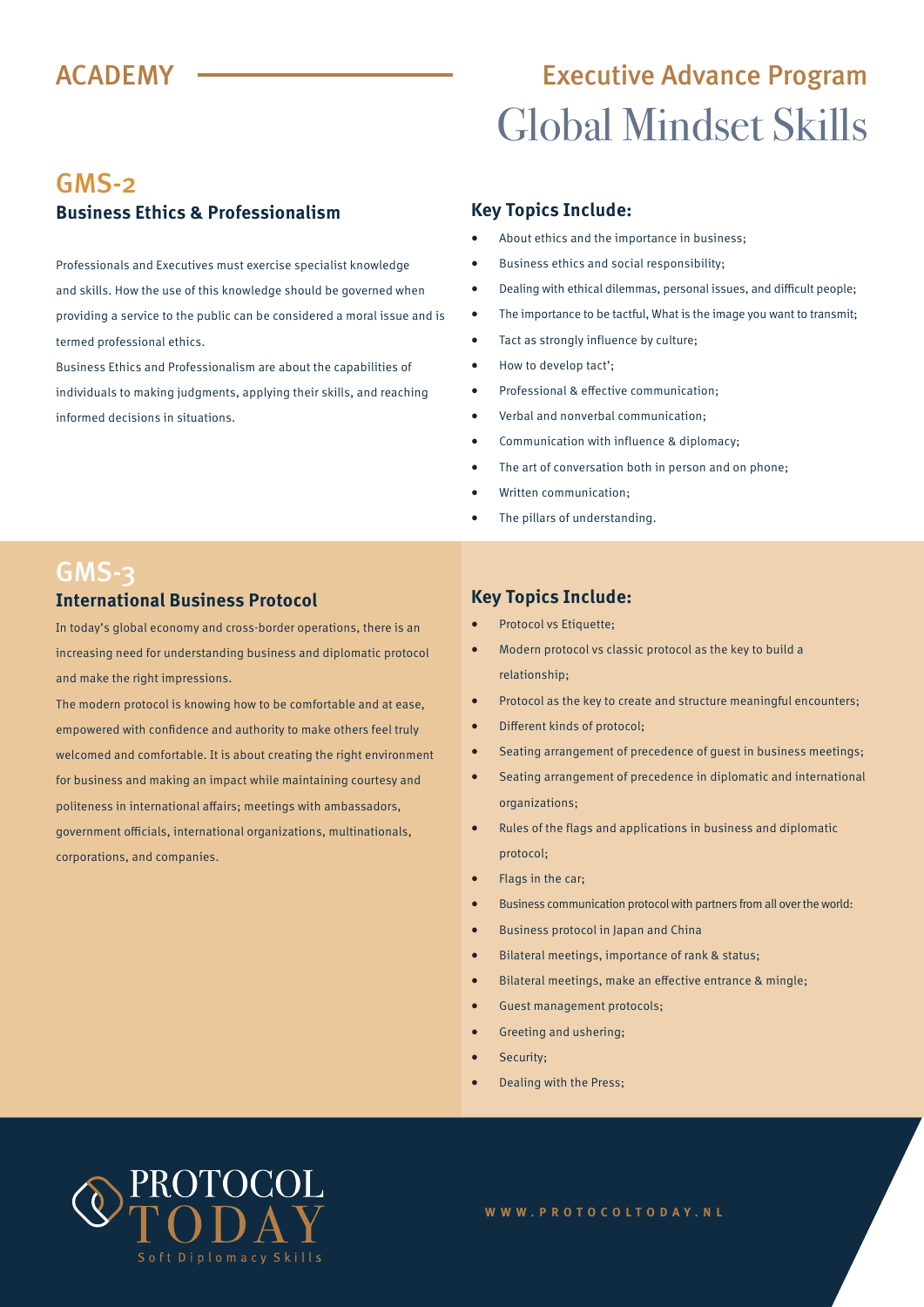## GMS-4

### **International Cultural Intelligence**

The globalization of the world demands leaders, managers, and executives to deal with the complexities of merging corporate cultures as part of leadership, co-creation, production, marketing, planning, decision-making, recruitment, and task assignments.

The Masterclass International Cultural Intelligence enables participants to obtain an understanding of the power and dimensions of cultures. It elaborates on the impact of cultures on negotiations, teamwork, contracting behaviour and management issues.

A core element of the masterclass is the Lewis Model, based on research analysis of the impact of culture in 135 countries. This model argues that humans, from any country in the world, can be divided into three clear behaviour-related categories: linear-active, multi-active and reactive.

### **Key Topics Include:**

- Cultural intelligence;
- Emotional intelligence
- The Power of Culture in Business:
- Dimensions of cultures;
- Intercultural & multicultural;
- Mindfulness;
- Analysis of cultures and impact on professional behaviour;
- Commonalities between different cultures;
- Cultural communication context;
- Non-verbal communication differences;
- Power distance;
- Problems solving & decision making;
- Conflict/negotiation style;
- The model of Lewis;
- Using the Lewis model to manage your international teams.
- Effective collaboration strategy;
- Cultural aspects of doing business in The Netherlands, Middle East, Japan and China.

### GMS-5 **International Business Protocol**

Diplomatic communication and correspondence are the keys to formal contact between states and between states and international organizations (e.g. the UN). Diplomatic communication is about communicating decisions, expressing approval/disapproval, congratulations, arrangements, initiating contacts, making proposals, and threatening.

### **Key Topics Include:**

- Critical thinking;
- Critical awareness of the right and wrong way to use language;
- How to observe protocol and corresponding language;
- The use of diplomatic language in management of international relations;
- Writing notes, letters, memoranda, and other documents;
- Resolutions, memoranda of understanding (MOUs), and treaties;
- Drafting of reports, speeches, statements and declarations;
- Symbols, logo's;
- Terms of address;
- Structure and layout of documents;
- Sign off documents.

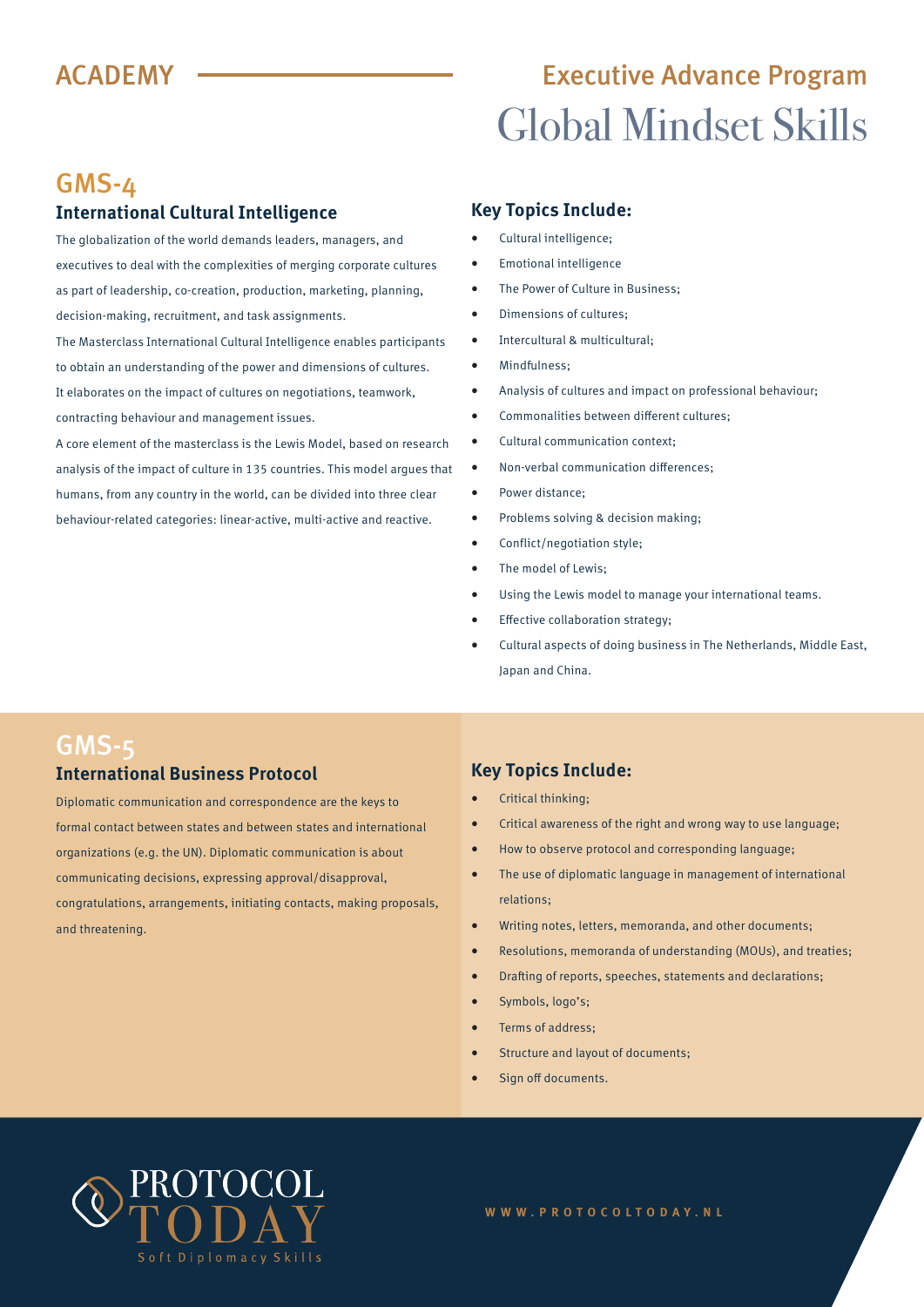## GMS-6

### **Gift Giving & Gift Receiving in business & Diplomacy**

#### **The Importance of Gift Giving**

Gift giving and gift receiving are vital parts of the current modern era of building and maintaining professional (business) relations. It's an expression of appreciation, goodwill and a tool to build a professional relation. Gift giving is an appreciation for the loyalty and a smart way to be in the mind and sight of your special relations.

**A gift is a statement to your relation: You are Important, We Appreciate You!**

### **Key Topics Include:**

- The importance of giving;
- Why is gifting effective?
- A gift has to do with the person / company that will receive the gift;
- Reasons for offering a gift;
- When to deliver the gift?;
- Gifts presented in public;
- How and offer and receive a gift;
- Protocol & Etiquette aspects;
- Gift Giving does and don'ts

## GMS-7

### **Dine like a Diplomat**

Good dining skills are a must when conducting business abroad or entertaining international clients in your own country. Table manners (or lack thereof) can have an impact on how individuals, and the companies they represent, are perceived.

This masterclass will reinforce your talents and provide valuable skills to enable you to master the appropriate skills in dining with executives from around the world, including host and guest duties, styles of eating, host duties, mingling proficiency and creating appropriate conversations. This masterclass uses discussions and a three-course meal to impart the knowledge and skills needed in a variety of dining situations.

### **Key Topics Include:**

- Etiquette on the table;
- Host duties and his protocol;
- Receiving of guests: what should you do at the receiving line?;
- Organizing a proper business luncheon;
- What is the image you want to transmit;
- Protocol to make invitations: extending, accepting, and cancelling;
- Guest list, dress code, invitation card, and attendance confirmation (case study)
- International forms of address (titles):
- Dress code for formal dinners (white tie, black tie, lounge suits);
- Seating arrangement of precedence for business & diplomatic meal;
- Select restaurant and table setting;
- Greeting guests, and protocol aspects;
- Criteria for the placement of diner and protocol aspect;
- Tableware and decoration, service and presentation;
- Decoration on the table;
- Dining table protocol & etiquette;
- Handling table setting cutlery;
- Handling glassware;
- International variations on table settings as European, American, British
- Handling difficult dishes;
- Menus;
- Etiquette for wine and wine glasses;
- Handling a speech/toast;
- Impactful Business Dine like a Diplomat with Selected Executive Guest (Case study)
- How to use the theory in this case study; Protocol design: developing the program;
- Guest experience cycle (unforgettable events);
- Composing a guest list of invitation;
- Meet & greet;